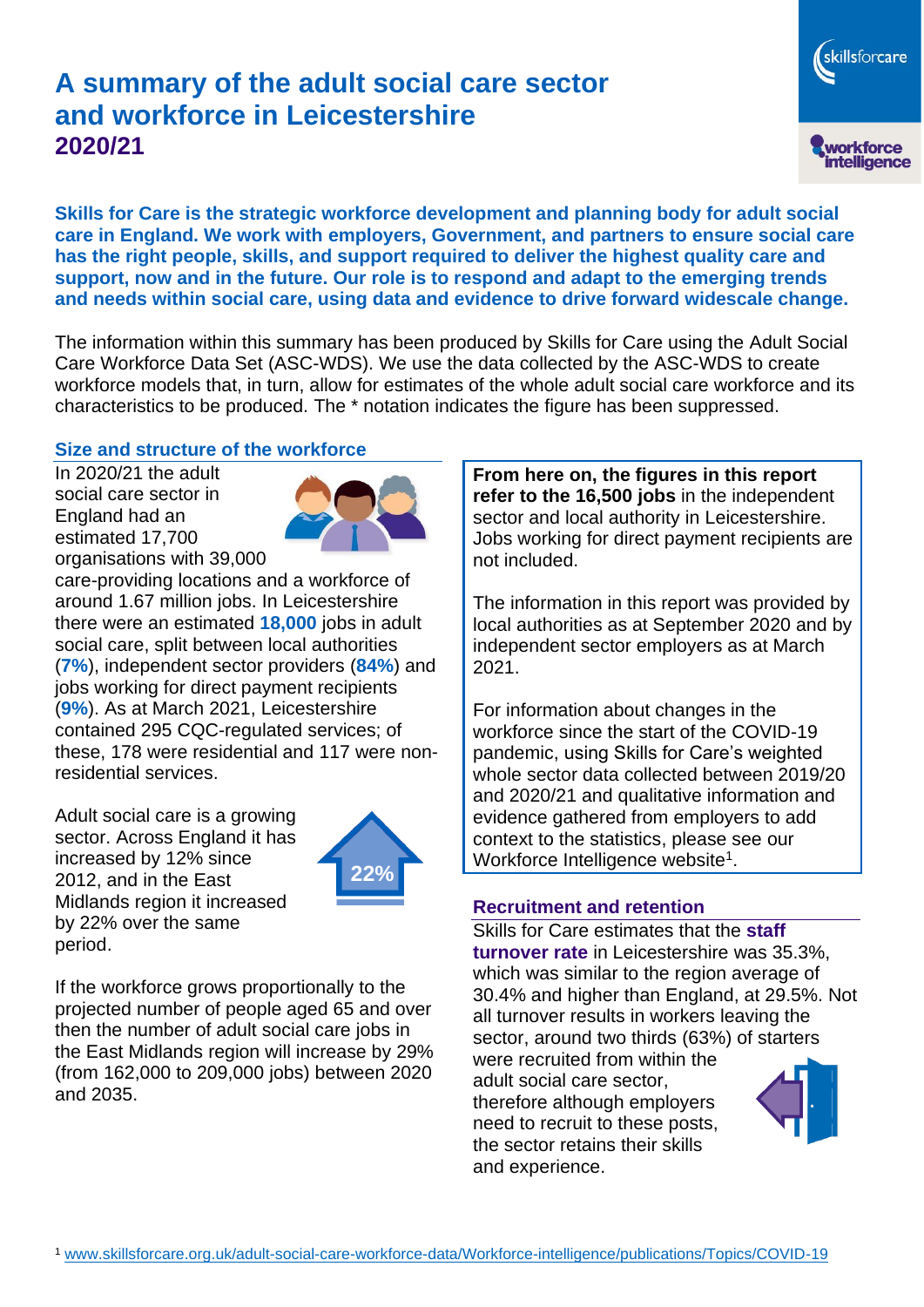Adult social care has an experienced 'core' of workers. Workers in Leicestershire had on average **7.9 years of experience in the sector** and 76% of the workforce had been working in the sector for at least three years.

Using both workforce intelligence evidence and our links with employers and stakeholders across England, we know that recruitment and retention is one of the largest issues faced by employers. We have many resources and tools available to help, for example the 'Values-based recruitment and retention toolkit'<sup>2</sup> and 'Seeing potential: widen your talent pool'. <sup>3</sup> For more information please visit: [www.skillsforcare.org.uk/recruitment-retention](http://www.skillsforcare.org.uk/recruitment-retention)

#### **Employment information**

We estimate Leicestershire had **16,500** adult social care jobs employed in the local authority and independent sectors. These included 1,100 managerial roles, 450 regulated professionals, 12,500 direct care (including 10,500 care workers), and 2,200 other-non-care proving roles.

The average number of **sickness days** taken in the last year in Leicestershire was 10.2, (9.6 in East Midlands and 9.5 across England). With an estimated directly employed workforce of 15,500, this would mean employers in Leicestershire lost approximately **158,000 days to sickness in 2020/21**. In England levels of staff sickness have nearly doubled over the course of the pandemic between 2019/20 and 2020/21, in total around 6 million extra days were lost to sickness than in the year before.

Almost a third (29%) of the workforce in Leicestershire were on zero-hours contracts. Around a half (53%) of the workforce usually worked full-time hours and 47% were parttime.

#### **Chart 1. Proportion of workers on zero hours contracts by area**





### **Workforce demographics**

The majority (87%) of the workforce in Leicestershire were female, and the average age was 42.3 years old. Workers aged



24 and under made up 12% of the workforce and workers aged over 55 represented 24%. Given this age profile approximately 4,000 people will be reaching retirement age in the next 10 years.

Nationality varied by region, in England 83% of the workforce identified as British, while in the East Midlands region this was 88%. An estimated 89% of the workforce in Leicestershire identified as British, 4% identified as of an EU nationality and 6% a non-EU nationality, therefore there was a similar reliance on EU and non-EU workers.

#### **Pay**



Table 1 shows the full-time equivalent annual or hourly pay rate of selected job roles in Leicestershire (area), East Midlands (region) and England.

All figures represent the independent sector as at March 2021, except social workers which represent the local authority sector as at September 2020. At the time of analysis, the National Living Wage was £8.72.

#### **Table 1. Average pay rate of selected job roles by area**

|                                 | England | Region  | Area    |
|---------------------------------|---------|---------|---------|
| Full-time equivalent annual pay |         |         |         |
| Social Worker <sup>t</sup>      | £37,100 | £35,400 | £33,700 |
| Registered nurse                | £33,600 | £33,000 | £32,500 |
| Hourly pay                      |         |         |         |
| National Living<br>Wage         | £8.72   | £8.72   | £8.72   |
| Senior care worker              | £10.00  | £9.75   | £9.60   |
| Care worker                     | £9.29   | £9.21   | £9.22   |
| Support and<br>outreach         | £9.53   | £9.22   | £9.21   |

†Local authority social workers only.

Please note that pay varies by sector, with local authority pay generally being higher than independent sector pay.

[www.skillsforcare.org.uk/vba](http://www.skillsforcare.org.uk/vba)